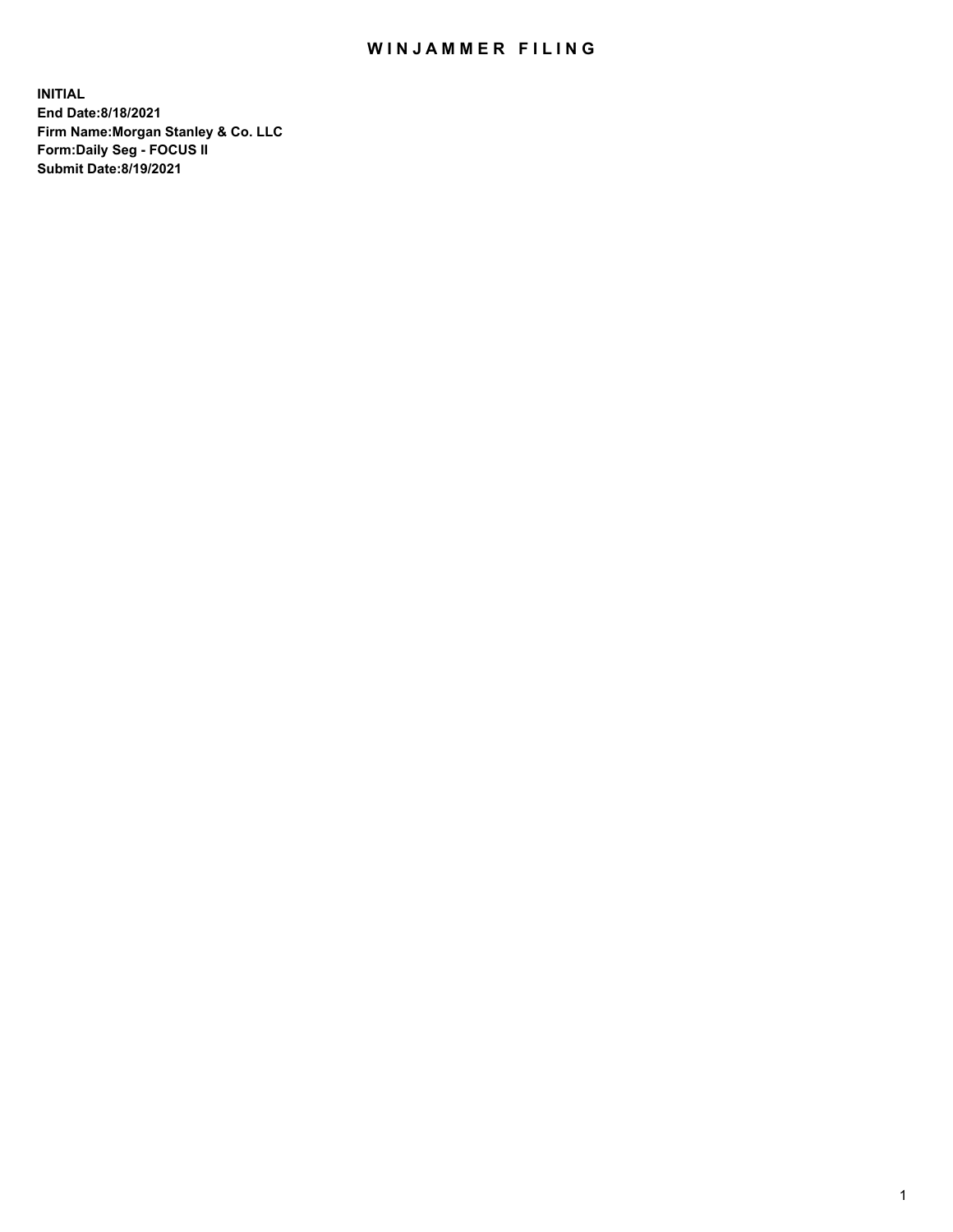**INITIAL End Date:8/18/2021 Firm Name:Morgan Stanley & Co. LLC Form:Daily Seg - FOCUS II Submit Date:8/19/2021 Daily Segregation - Cover Page**

| Name of Company                                                                                                                                                                                                                                                                                                                | Morgan Stanley & Co. LLC                               |
|--------------------------------------------------------------------------------------------------------------------------------------------------------------------------------------------------------------------------------------------------------------------------------------------------------------------------------|--------------------------------------------------------|
| <b>Contact Name</b>                                                                                                                                                                                                                                                                                                            | <b>Ikram Shah</b>                                      |
| <b>Contact Phone Number</b>                                                                                                                                                                                                                                                                                                    | 212-276-0963                                           |
| <b>Contact Email Address</b>                                                                                                                                                                                                                                                                                                   | Ikram.shah@morganstanley.com                           |
| FCM's Customer Segregated Funds Residual Interest Target (choose one):<br>a. Minimum dollar amount: ; or<br>b. Minimum percentage of customer segregated funds required:%; or<br>c. Dollar amount range between: and; or<br>d. Percentage range of customer segregated funds required between:% and%.                          | 235,000,000<br><u>0</u><br><u>00</u><br><u>00</u>      |
| FCM's Customer Secured Amount Funds Residual Interest Target (choose one):<br>a. Minimum dollar amount: ; or<br>b. Minimum percentage of customer secured funds required:%; or<br>c. Dollar amount range between: and; or<br>d. Percentage range of customer secured funds required between:% and%.                            | 140,000,000<br><u>0</u><br><u>00</u><br>0 <sub>0</sub> |
| FCM's Cleared Swaps Customer Collateral Residual Interest Target (choose one):<br>a. Minimum dollar amount: ; or<br>b. Minimum percentage of cleared swaps customer collateral required:% ; or<br>c. Dollar amount range between: and; or<br>d. Percentage range of cleared swaps customer collateral required between:% and%. | 92,000,000<br><u>0</u><br><u>00</u><br>00              |

Attach supporting documents CH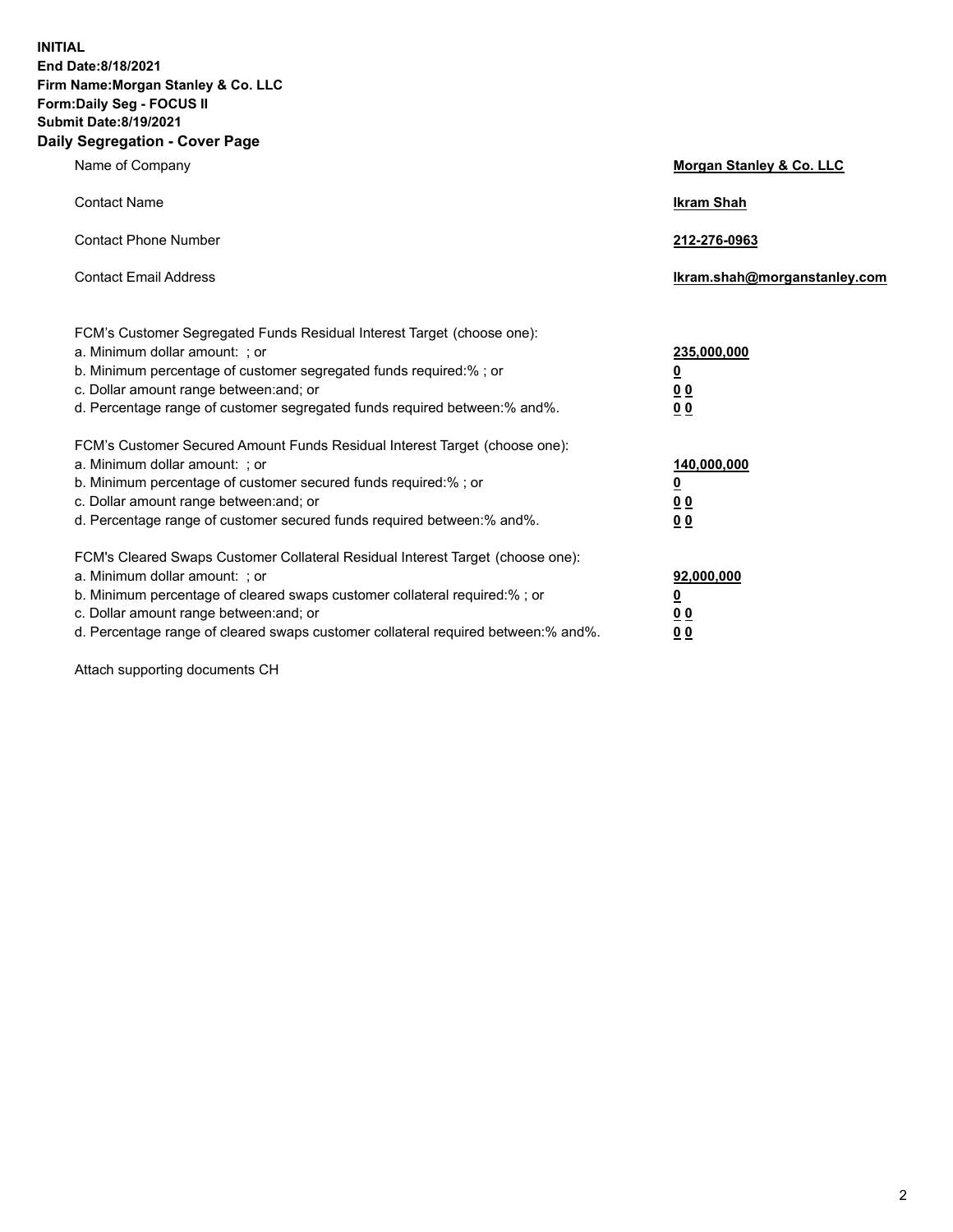## **INITIAL End Date:8/18/2021 Firm Name:Morgan Stanley & Co. LLC Form:Daily Seg - FOCUS II Submit Date:8/19/2021 Daily Segregation - Secured Amounts**

Foreign Futures and Foreign Options Secured Amounts Amount required to be set aside pursuant to law, rule or regulation of a foreign

- government or a rule of a self-regulatory organization authorized thereunder
- 1. Net ledger balance Foreign Futures and Foreign Option Trading All Customers A. Cash **4,615,423,633** [7315]
	- B. Securities (at market) **2,040,237,601** [7317]
- 2. Net unrealized profit (loss) in open futures contracts traded on a foreign board of trade **972,794,858** [7325]
- 3. Exchange traded options
	- a. Market value of open option contracts purchased on a foreign board of trade **33,425,600** [7335]
	- b. Market value of open contracts granted (sold) on a foreign board of trade **-21,751,038** [7337]
- 4. Net equity (deficit) (add lines 1. 2. and 3.) **7,640,130,654** [7345]
- 5. Account liquidating to a deficit and account with a debit balances gross amount **36,717,163** [7351] Less: amount offset by customer owned securities **-34,973,018** [7352] **1,744,145**
- 6. Amount required to be set aside as the secured amount Net Liquidating Equity Method (add lines 4 and 5)
- 7. Greater of amount required to be set aside pursuant to foreign jurisdiction (above) or line 6.

## FUNDS DEPOSITED IN SEPARATE REGULATION 30.7 ACCOUNTS

- 1. Cash in banks
	- A. Banks located in the United States **400,755,617** [7500]
	- B. Other banks qualified under Regulation 30.7 **249,675,326** [7520] **650,430,943**
- 2. Securities
	- A. In safekeeping with banks located in the United States **619,685,151** [7540]
	- B. In safekeeping with other banks qualified under Regulation 30.7 **58,119,914** [7560] **677,805,065**
- 3. Equities with registered futures commission merchants
	-
	- B. Securities **0** [7590]
	- C. Unrealized gain (loss) on open futures contracts **-505,608** [7600]
	- D. Value of long option contracts **0** [7610]
	- E. Value of short option contracts **0** [7615] **13,632,116** [7620]
- 4. Amounts held by clearing organizations of foreign boards of trade
	- A. Cash **0** [7640]
	- B. Securities **0** [7650]
	- C. Amount due to (from) clearing organization daily variation **0** [7660]
	- D. Value of long option contracts **0** [7670]
	- E. Value of short option contracts **0** [7675] **0** [7680]
- 5. Amounts held by members of foreign boards of trade
	-
	-
	- C. Unrealized gain (loss) on open futures contracts **973,300,466** [7720]
	- D. Value of long option contracts **33,425,600** [7730]
	-
- 6. Amounts with other depositories designated by a foreign board of trade **0** [7760]
- 7. Segregated funds on hand **0** [7765]
- 8. Total funds in separate section 30.7 accounts **7,858,610,638** [7770]
- 9. Excess (deficiency) Set Aside for Secured Amount (subtract line 7 Secured Statement Page 1 from Line 8)
- 10. Management Target Amount for Excess funds in separate section 30.7 accounts **140,000,000** [7780]
- 11. Excess (deficiency) funds in separate 30.7 accounts over (under) Management Target **76,735,839** [7785]

**0** [7305]

[7354] **7,641,874,799** [7355]

**7,641,874,799** [7360]

[7530]

[7570]

A. Cash **14,137,724** [7580]

 A. Cash **4,169,334,950** [7700] B. Securities **1,362,432,536** [7710] E. Value of short option contracts **-21,751,038** [7735] **6,516,742,514** [7740] **216,735,839** [7380]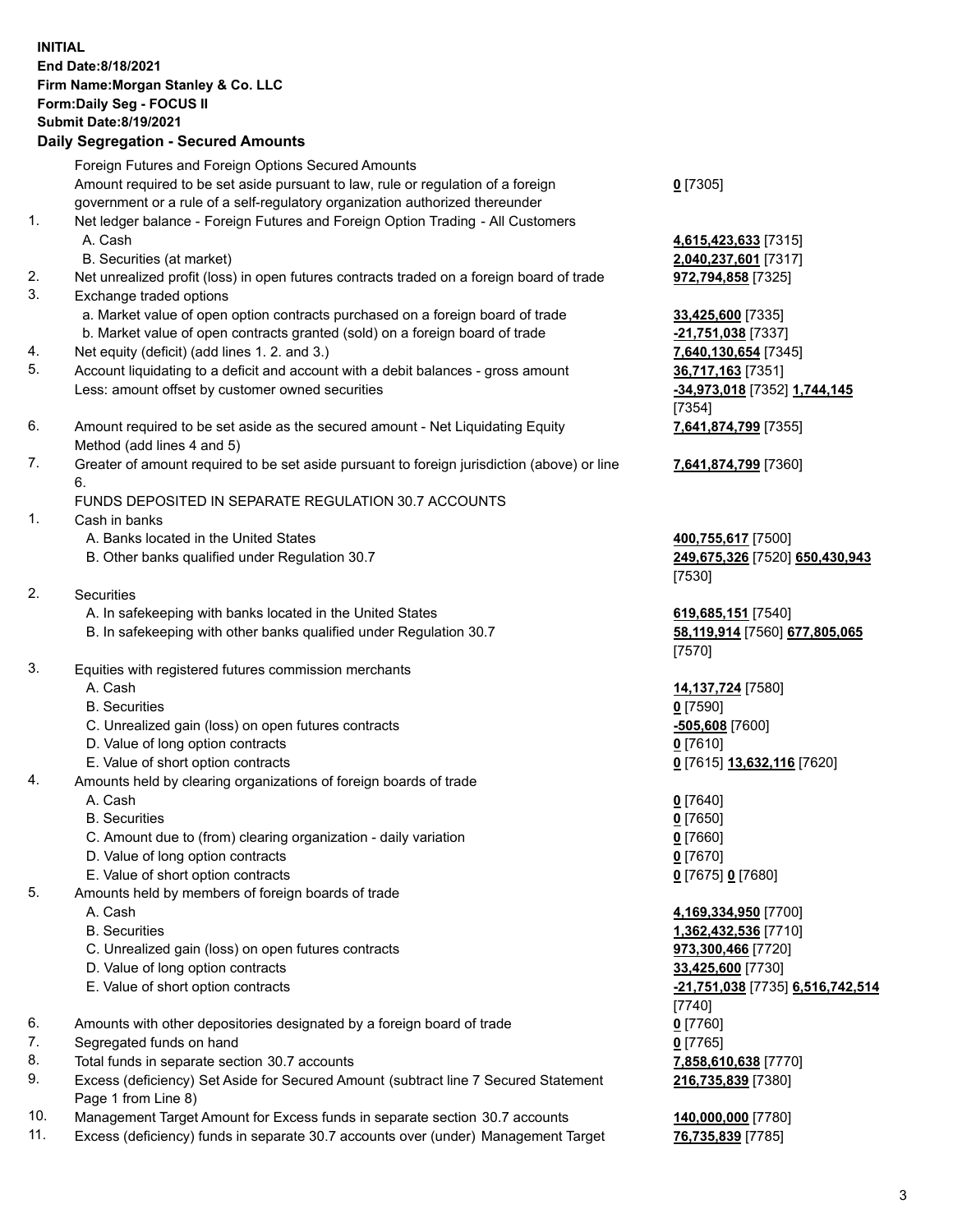**INITIAL End Date:8/18/2021 Firm Name:Morgan Stanley & Co. LLC Form:Daily Seg - FOCUS II Submit Date:8/19/2021 Daily Segregation - Segregation Statement** SEGREGATION REQUIREMENTS(Section 4d(2) of the CEAct) 1. Net ledger balance A. Cash **13,463,395,803** [7010] B. Securities (at market) **7,325,630,017** [7020] 2. Net unrealized profit (loss) in open futures contracts traded on a contract market **2,980,616,538** [7030] 3. Exchange traded options A. Add market value of open option contracts purchased on a contract market **909,060,286** [7032] B. Deduct market value of open option contracts granted (sold) on a contract market **-579,167,204** [7033] 4. Net equity (deficit) (add lines 1, 2 and 3) **24,099,535,440** [7040] 5. Accounts liquidating to a deficit and accounts with debit balances - gross amount **274,844,076** [7045] Less: amount offset by customer securities **-274,587,268** [7047] **256,808** [7050] 6. Amount required to be segregated (add lines 4 and 5) **24,099,792,248** [7060] FUNDS IN SEGREGATED ACCOUNTS 7. Deposited in segregated funds bank accounts A. Cash **2,670,620,355** [7070] B. Securities representing investments of customers' funds (at market) **0** [7080] C. Securities held for particular customers or option customers in lieu of cash (at market) **2,762,611,921** [7090] 8. Margins on deposit with derivatives clearing organizations of contract markets A. Cash **14,504,250,904** [7100] B. Securities representing investments of customers' funds (at market) **0** [7110] C. Securities held for particular customers or option customers in lieu of cash (at market) **4,413,204,118** [7120] 9. Net settlement from (to) derivatives clearing organizations of contract markets **-354,573,667** [7130] 10. Exchange traded options A. Value of open long option contracts **909,060,286** [7132] B. Value of open short option contracts **-579,167,204** [7133] 11. Net equities with other FCMs A. Net liquidating equity **9,865,918** [7140] B. Securities representing investments of customers' funds (at market) **0** [7160] C. Securities held for particular customers or option customers in lieu of cash (at market) **0** [7170] 12. Segregated funds on hand **149,813,978** [7150] 13. Total amount in segregation (add lines 7 through 12) **24,485,686,609** [7180] 14. Excess (deficiency) funds in segregation (subtract line 6 from line 13) **385,894,361** [7190] 15. Management Target Amount for Excess funds in segregation **235,000,000** [7194] 16. Excess (deficiency) funds in segregation over (under) Management Target Amount **150,894,361** [7198]

Excess